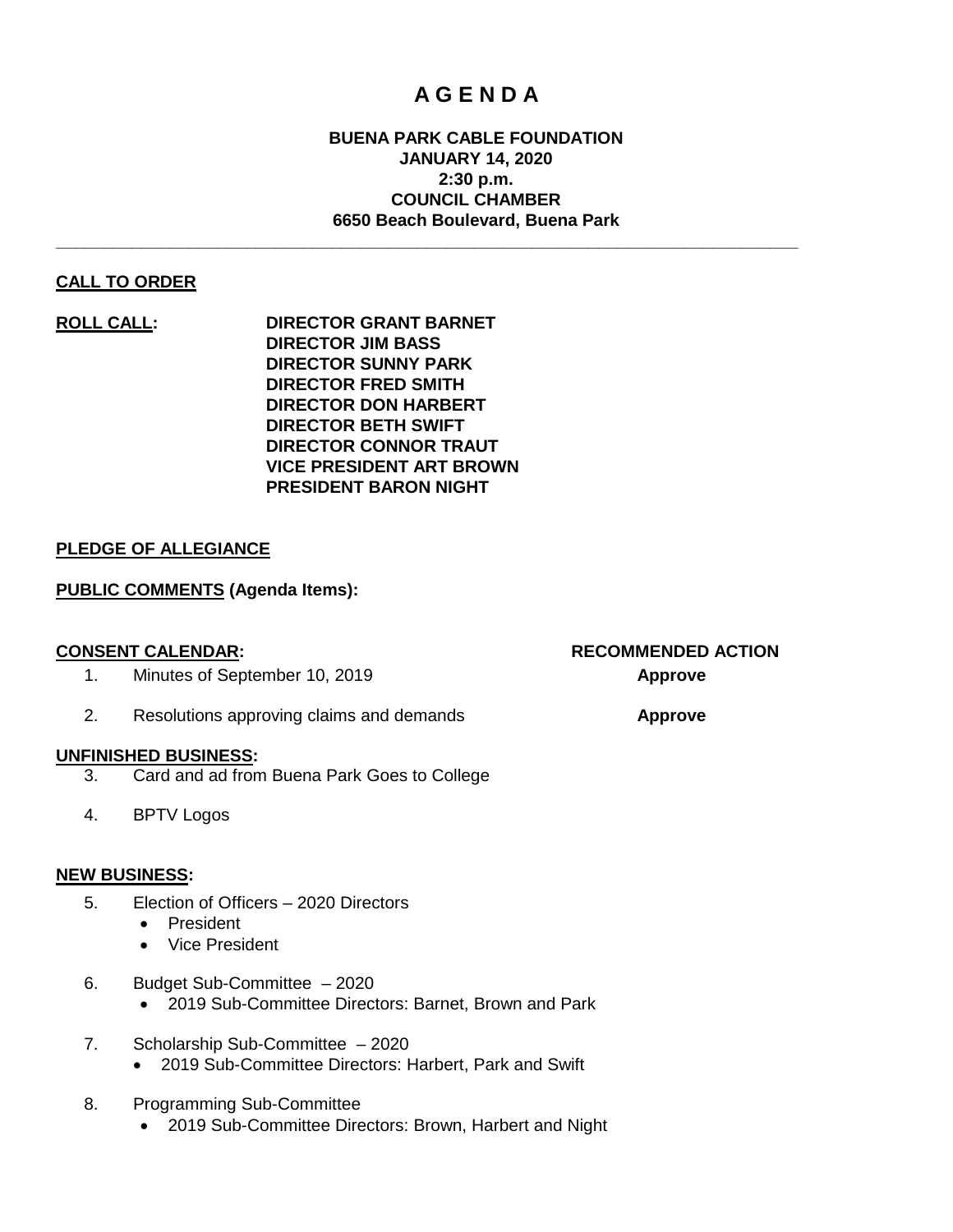9. 2020 Director's Schedule

## **CITY GOVERNMENT ACCESS REPORT:**<br>.10. Report by Aaron France

**Report by Aaron France** 

### **PUBLIC COMMENTS (Non-agenda Items):**

#### **ANNOUNCEMENTS:**

**ADJOURNMENT:** Next meeting is scheduled for Tuesday, February 11, 2020 at 2:30 p.m.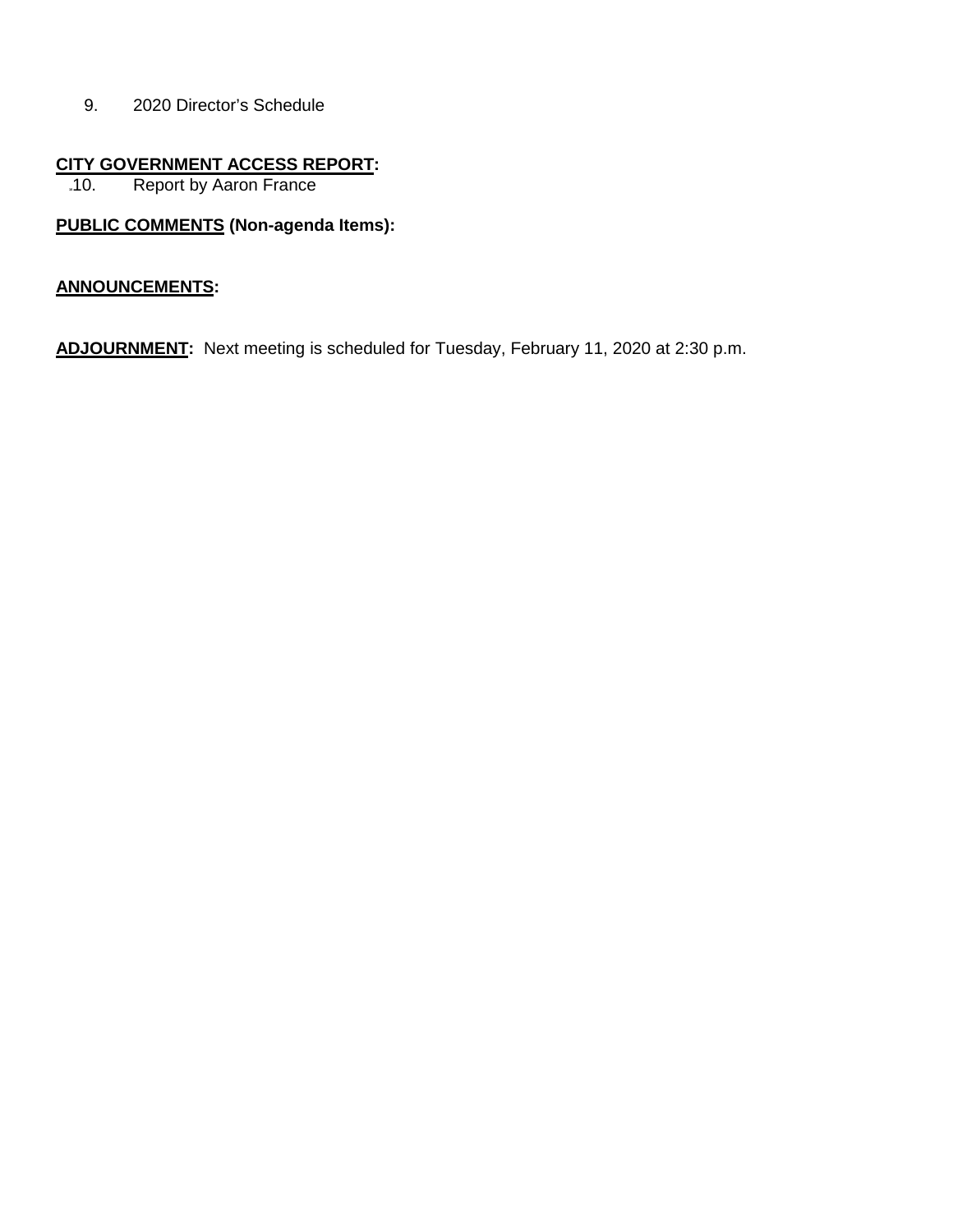#### **BUENA PARK CABLE FOUNDATION MINUTES OF MEETING SEPTEMBER 10, 2019**

President Baron Night called the Buena Park Cable Foundation Meeting of September 10, 2019 to order at 2:28 p.m. in the Council Chamber, 6650 Beach Boulevard, Buena Park, California.

PRESENT: Bass, Park, Smith, Harbert, Brown, Traut (entered at 2:35 pm) and Night ABSENT: Barnet, Swift

#### **ALSO PRESENT:**

Aaron France, Assistant City Manager, Jane Lim, Accounting Technician and Lizzette Sandate, Executive Assistant.

#### **PLEDGE OF ALLEGIANCE**

Vice President Art Brown led the Pledge of Allegiance to the flag.

#### **PUBLIC COMMENTS (Agenda Items):**

There were no public comments.

#### **CONSENT CALENDAR:**

#### **MINUTES OF June 11, 2019**

#### **RESOLUTIONS APPROVING CLAIMS AND DEMANDS**

| <b>MOTION:</b> | Brown/Harbert to APPROVE the Consent Calendar.      |
|----------------|-----------------------------------------------------|
| AYES:          | Barnet, Bass, Park, Swift, Harbert, Brown and Night |
| NOES:          | None.                                               |
| ABSENT:        | <b>Barnet, Swift and Traut</b>                      |

#### **UNFINISHED BUSINESS**

There was no unfinished business.

#### **NEW BUSINESS**

#### **General Review of Scholarship Program**

Aaron France gave an overview of the Myrna Holmquist Communications Scholarship application noting that the application had been updated with new dates and scholarship amounts per the direction of the foundation. He stated the applications will be sent out to the local colleges.

Vice President Brown inquired if the recipients of the scholarship funds receive the checks directly and requested that staff look into mailing the checks directly to the school for tax reasons.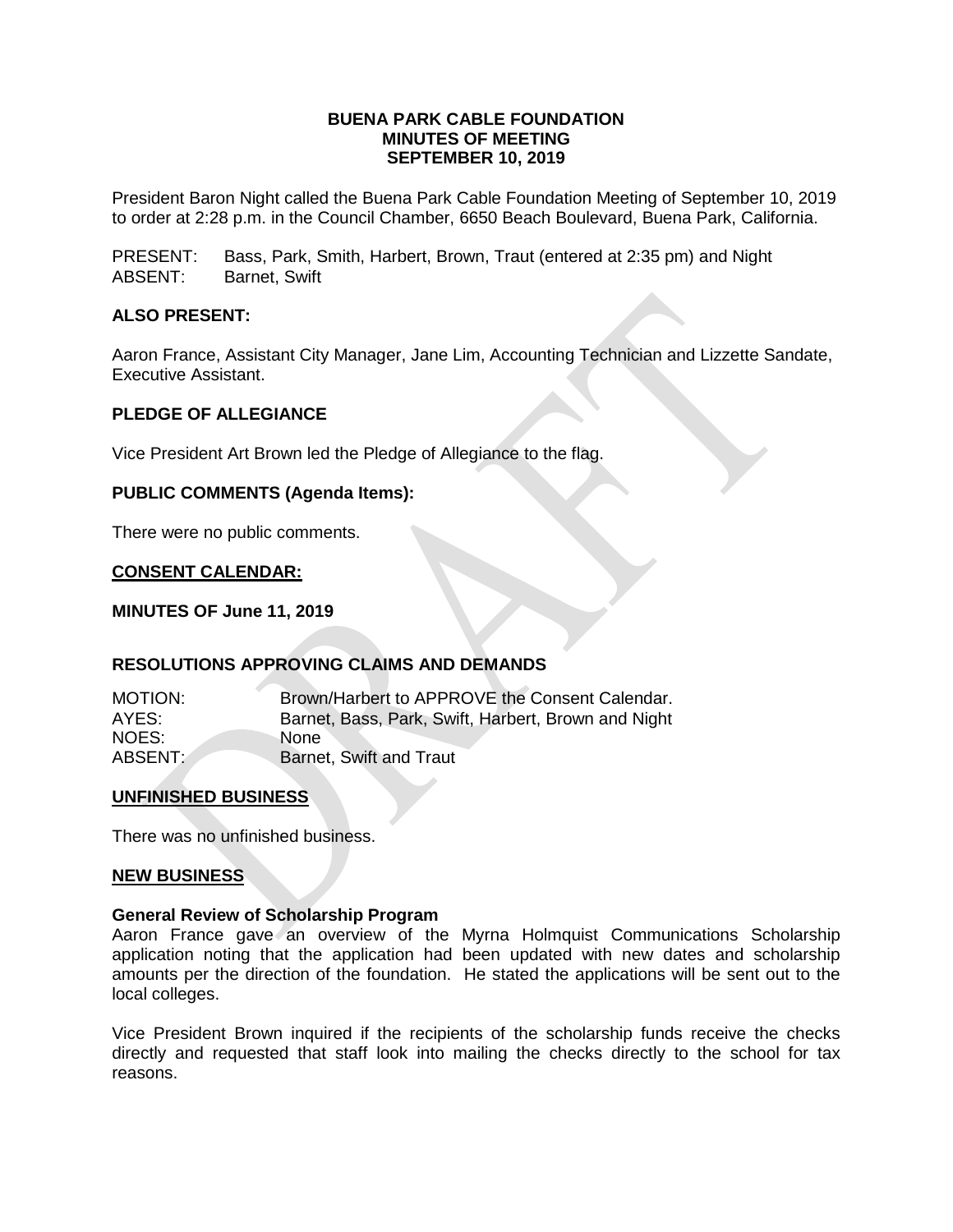BUENA PARK CABLE FOUNDATION September 10, 2019 PAGE 2

#### **Scholarship Ad in BP Goes to College Program**

Aaron France discussed the Buena Park Goes to College Event and asked if the Board was once again interested in promoting the Cable Foundation scholarship in the Buena Park Goes to College Program.

| MOTION:            | Harbert/Brown to APPROVE placing an ad in the Buena Park Goes to |  |
|--------------------|------------------------------------------------------------------|--|
|                    | College Program.                                                 |  |
| AYES:              | Bass, Park, Smith and Night                                      |  |
| NOES:              | <b>None</b>                                                      |  |
| ABSENT:            | Barnet, Swift                                                    |  |
| <b>ABSTENTION:</b> | Traut                                                            |  |

Director Traut entered the room as the motion was called for a vote.

President Night announced he attends the Buena Park Goes to College event every year and asked for the Board's approval to have a table at the event to represent the Board and to promote the scholarship.

| MOTION: | Smith/Harbert to APPROVE for President Night to represent the Board |
|---------|---------------------------------------------------------------------|
|         | and promote the scholarship at Buena Park Goes to College event.    |
| AYES:   | Bass, Park, Traut Brown and Night                                   |
| NOES:   | <b>None</b>                                                         |
| ABSENT: | Barnet, Swift                                                       |

#### **BPTV Logo**

Three logo options were presented for review for brand recognition. The Board liked the last two and requested that they include "Cable Foundation" across the bottom. The logos are to be revised and presented at the next meeting for review and consideration.

#### **CITY GOVERNMENT ACCESS REPORT**

Aaron France presented and reviewed the Buena Park Cable Foundation website, [www.bpcablefoundation.com,](http://www.bpcablefoundation.com/) noting the show line up would be added and confirmed that the scholarship application would be included as well. With the recipient's consent, Director Park suggested to include the name of the recipients on the website.

Aaron France reported that BPTV is currently airing a show from the Orange County Vector and Mosquito Control District, three editions of Crime Watch, our latest Planning Commission meeting and City Council meeting. A revised Coyote Awareness Program, Buena Park Today, What's New In Two and the Billboard.

President Night inquired regarding the status on including the BPTV Cable Programming in WNIT. Aaron mentioned it was not on the lineup yet, but it would be included.

Director Park asked if we keep track of the number of viewers on TV and online. Aaron France explained that Time Warner Cable and A&T do not do Nielsen ratings for some of our channels due to the expense, but would provide the analytics report on how many individuals are watching online programming.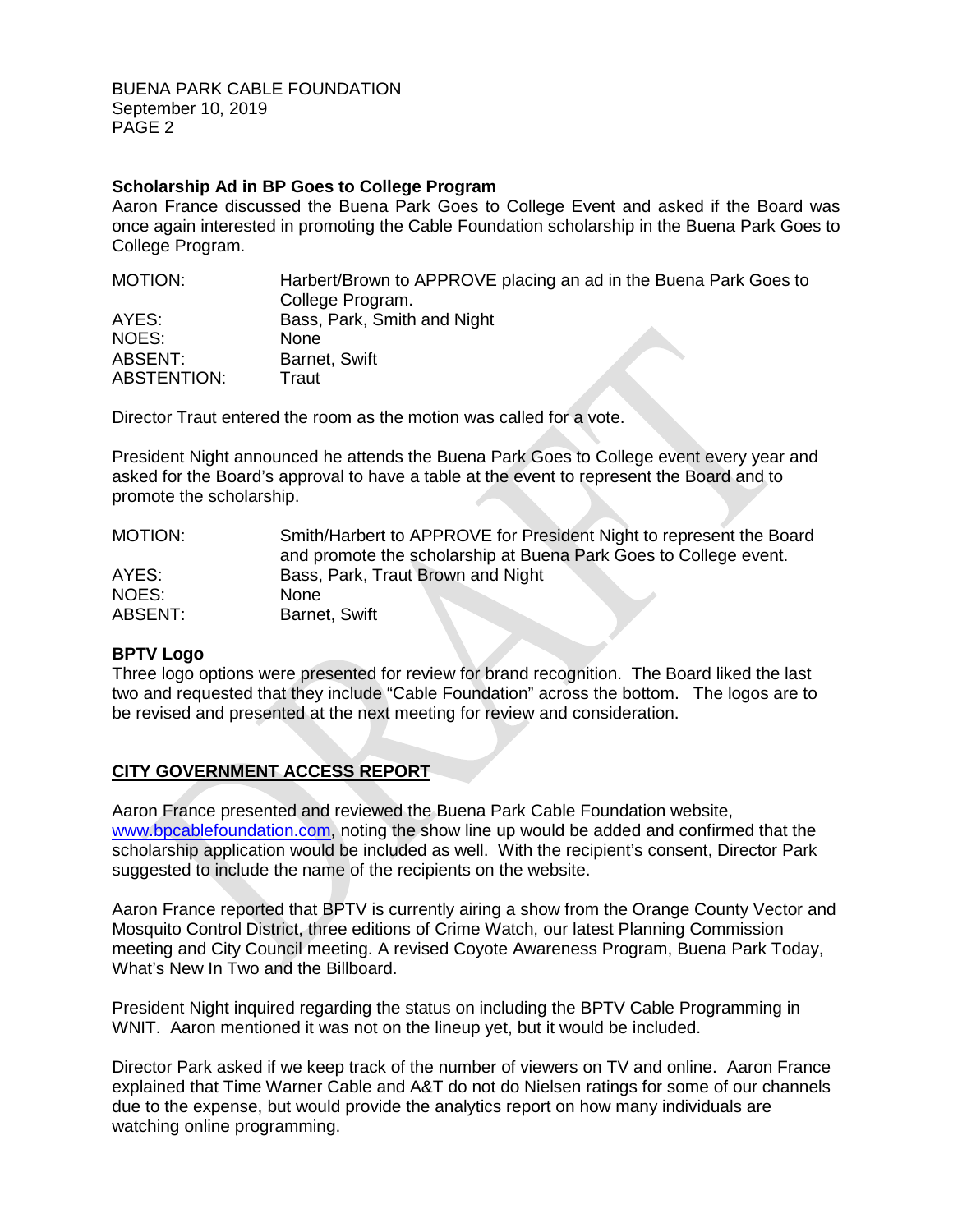BUENA PARK CABLE FOUNDATION September 10, 2019 PAGE 3

Aaron France shared he received an update from Producer Mark Cloud and mentioned he is having health issues but in good spirits. He added Producer Kevin Ohler has been filling in for Mark for the Crime Watch episodes during his absence.

Aaron France added we are preparing for New Ministerial episodes and filming the Mayor's Prayer Breakfast event. Ken McKinney will be filming the Mayor's Prayer Breakfast and Kevin Ohler will be likely to assist.

#### **PUBLIC COMMENTS (Non-agenda Items):**

Director Don Harbert announced the Mayor's Prayer Breakfast will be on November 21<sup>st</sup> and requested that the City post the Mayor's Prayer Breakfast event on the City Hall marquee. President Night directed for staff to move forward with the request and to include it in the rest of the City owned marquee signs.

Director Harbert announced that the tickets for the Mayor's Prayer Breakfast are on sale and available for purchase online: [www.buenaparkprayerbreakfast.com.](http://www.buenaparkprayerbreakfast.com/)

#### **ANNOUNCEMENTS**

There were no public comments.

#### **ADJOURNMENT**

There being no further business, the meeting was adjourned at 2:54 p.m. The next meeting is scheduled for January 14, 2019 at 2:30 p.m.

**ATTEST:**

Lizzette Sandate, Exec. Asst. Baron Night, President

 $\overline{\phantom{a}}$  , and the contract of the contract of the contract of the contract of the contract of the contract of the contract of the contract of the contract of the contract of the contract of the contract of the contrac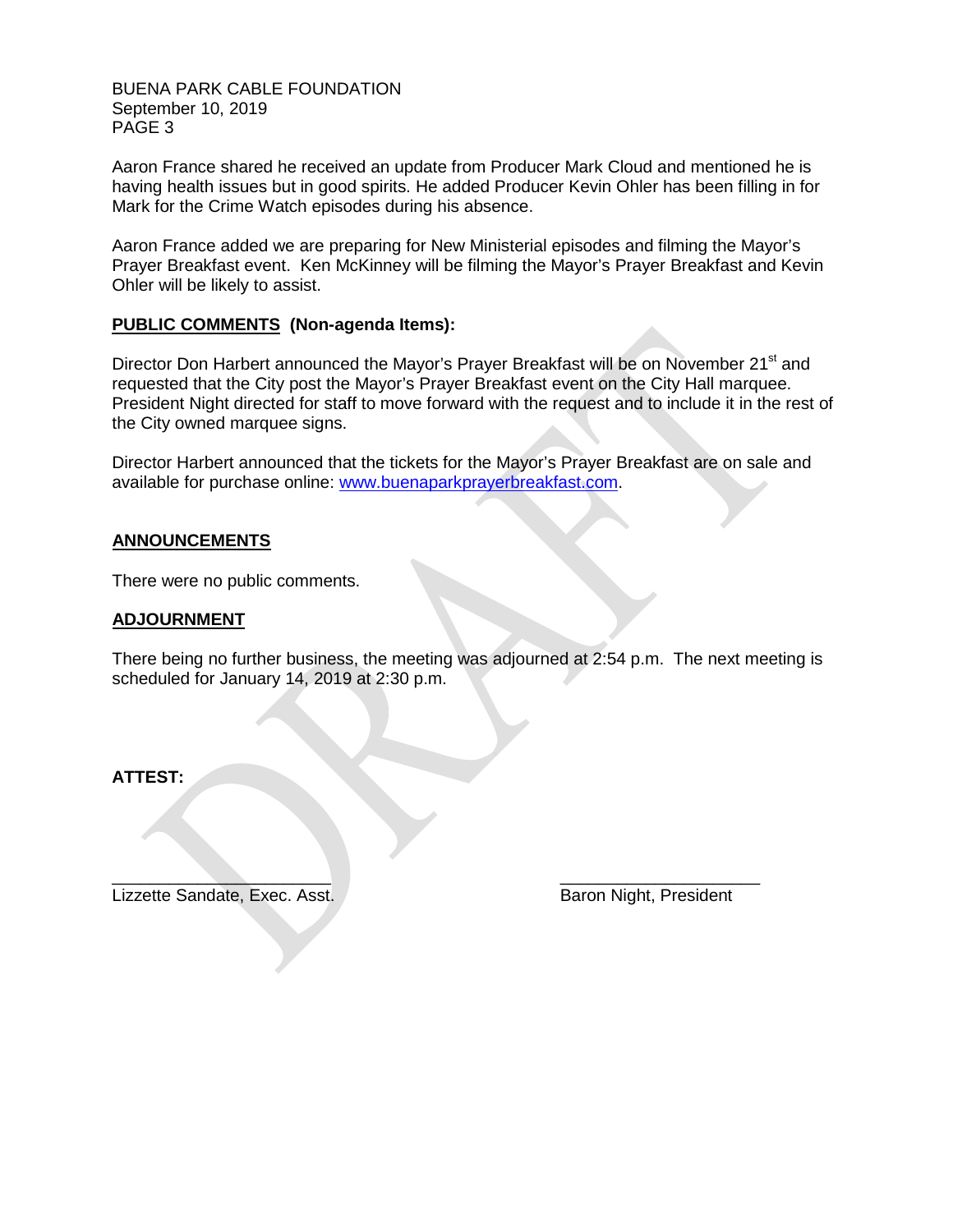### **BUENA PARK CABLE FOUNDATION 2020 DIRECTORS' MEETING SCHEDULE**

| <b>Meeting Time:</b> | 2:30 PM                                                                          |
|----------------------|----------------------------------------------------------------------------------|
| January 14, 2020     | <b>Election of Officers</b><br>Scholarship preparation (Sub-Committee Selection) |
| February 11, 2020    | <b>Midyear Budget Review</b>                                                     |
| <b>March 2020</b>    | <b>DARK</b>                                                                      |
| April 14, 2020       | <b>Budget Preparation (Sub-Committee Selection)</b>                              |
| May 12, 2020         | <b>Budget Presentation</b><br><b>Award of Scholarships</b>                       |
| June 9, 2020         | 2020-2021 Budget Adoption                                                        |
| <b>July 2020</b>     | <b>DARK</b>                                                                      |
| August 2020          | <b>DARK</b>                                                                      |
| September 8, 2020    | General Review Scholarship Program                                               |
| October 2020         | <b>DARK</b>                                                                      |
| November 2020        | <b>DARK</b>                                                                      |
| December 2020        | <b>DARK</b>                                                                      |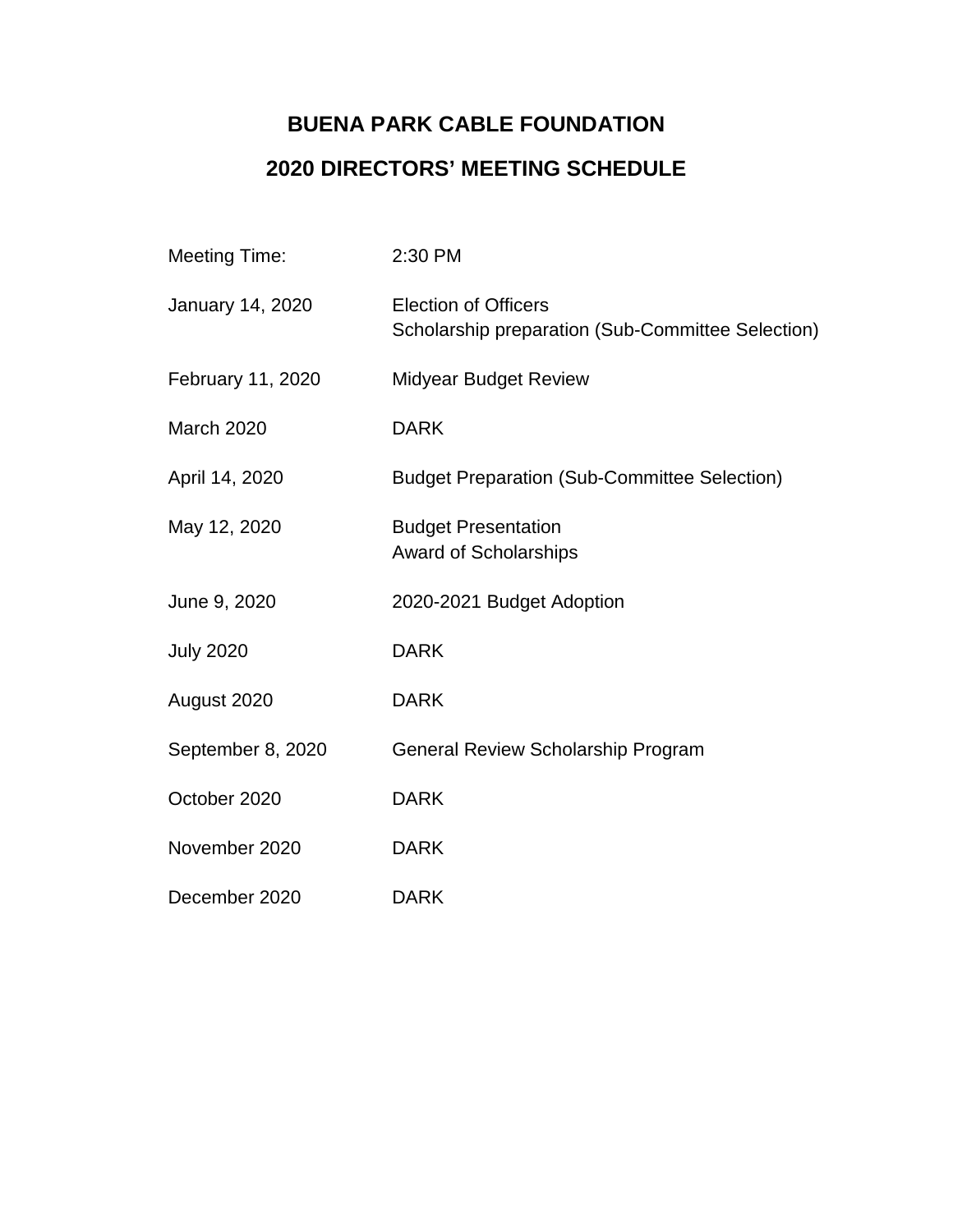#### **BUENA PARK FOUNDATION Income Statement December 31, 2019**

|                 |                                                                  |                  | <b>Current Year</b>     |                   |                         |               |               | Prior Year |  |
|-----------------|------------------------------------------------------------------|------------------|-------------------------|-------------------|-------------------------|---------------|---------------|------------|--|
|                 |                                                                  |                  | Actual<br>Variance-     |                   |                         |               |               | Actual     |  |
|                 |                                                                  |                  |                         | Period Ending     | Favorable               |               | Period Ending |            |  |
|                 |                                                                  | <b>Budget</b>    |                         | December 31, 2019 |                         | (Unfavorable) | June 30, 2019 |            |  |
|                 |                                                                  |                  |                         |                   |                         |               |               |            |  |
| <b>REVENUES</b> |                                                                  |                  |                         |                   |                         |               |               |            |  |
|                 | 3410 Investment Income                                           | \$<br>50.00      | \$                      | 2.90              | \$                      | $(47.10)$ \$  |               | 7.25       |  |
| 3951            | 3900 Miscellaneous Revenue<br>Contribution from Time Warner/AT&T | 100,000.00       |                         | 27,068.89         |                         | (72, 931.11)  |               | 108,619.00 |  |
|                 | <b>Total Revenues</b>                                            | 100,050.00<br>\$ | $\sqrt[6]{\frac{1}{2}}$ | 27,071.79         | $\sqrt[6]{\frac{1}{2}}$ | (72, 978.21)  | $\sqrt[6]{3}$ | 108,626.25 |  |
|                 |                                                                  |                  |                         |                   |                         |               |               |            |  |
|                 | <b>EXPENDITURES</b>                                              |                  |                         |                   |                         |               |               |            |  |
|                 | 5214 Taxes and Fees                                              | 100.00           |                         | 60.00             |                         | 40.00         |               | 80.00      |  |
|                 | 5219 Time Warner Video Services                                  | 1,200.00         |                         | 598.92            |                         | 601.08        |               | 929.62     |  |
|                 | 5220 Government Access/City                                      | 55,645.00        |                         | 26,635.00         |                         | 29,010.00     |               | 62,723.44  |  |
|                 | 5221 Government Access/Council                                   | 12,000.00        |                         | 5,790.00          |                         | 6,210.00      |               | 10,255.00  |  |
|                 | 5223 Ministerial Series                                          | 1,925.00         |                         |                   |                         | 1,925.00      |               | 1,925.00   |  |
|                 | 5224 Production Grants                                           |                  |                         |                   |                         |               |               |            |  |
|                 | 5225 Member Salaries                                             | 4,500.00         |                         | 700.00            |                         | 3,800.00      |               | 4,200.00   |  |
|                 | 5227 Misc Expenses/Add'l Programming                             | 300.00           |                         | 125.00            |                         | 175.00        |               | 125.00     |  |
|                 | 5230 Scholarships                                                | 10,000.00        |                         |                   |                         | 10,000.00     |               | 10,000.00  |  |
|                 | 5240 Professional Services                                       | 1,600.00         |                         |                   |                         | 1,600.00      |               | 1,637.00   |  |
|                 | 5245 Accounting/Staff Services                                   | 5,000.00         |                         |                   |                         | 5,000.00      |               | 5,000.00   |  |
|                 | 5250 Equipment Maintenance                                       | 2,000.00         |                         |                   |                         | 2,000.00      |               |            |  |
|                 | 5260 Equipment Replacement Fund                                  | 3,500.00         |                         |                   |                         | 3,500.00      |               |            |  |
|                 | 5410 Stationery/Supplies                                         | 100.00           |                         | 263.82            |                         | (163.82)      |               | 204.10     |  |
|                 | 5411 Printing                                                    | 100.00           |                         |                   |                         | 100.00        |               |            |  |
|                 | 5420 Books/Dues/Subscriptions                                    | 150.00           |                         |                   |                         | 150.00        |               |            |  |
|                 | 5430 Postage                                                     | 100.00           |                         |                   |                         | 100.00        |               | 55.00      |  |
|                 | 5840 Capital Outlay                                              | 2,000.00         |                         |                   |                         | 2,000.00      |               | 282.81     |  |
|                 | <b>Total Expenditures</b>                                        | 100,220.00       |                         | 34,172.74         |                         | 66,047.26     |               | 97,416.97  |  |
|                 |                                                                  |                  |                         |                   |                         |               |               |            |  |
|                 | Revenues Over (Under) Expenditures                               | (170.00)         |                         | (7, 100.95)       |                         | (6,930.95)    |               | 11,209.28  |  |
|                 | Fund Balance, Beginning of Period                                | 50,531.20        |                         | 50,531.20         |                         |               |               | 39,321.92  |  |
|                 | Fund Balance, End of Period                                      | 50,361.20<br>\$  | \$                      | 43,430.25         | \$                      | (6,930.95)    |               | 50,531.20  |  |